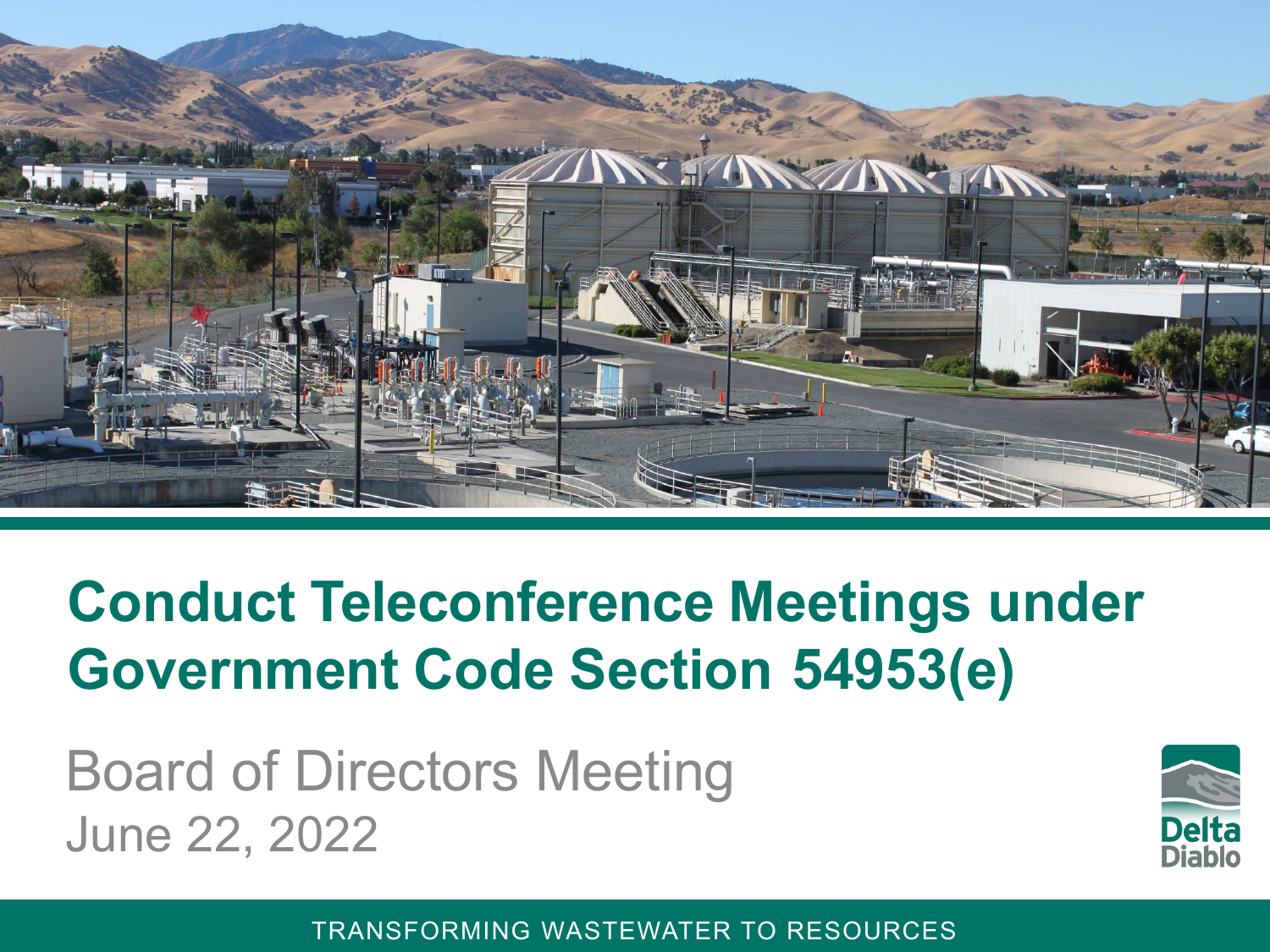# **Teleconference Meetings Key Provisions**



- Assembly Bill 361 (AB 361) amended the teleconferencing provision of the Brown Act, Government Code Section 54953(e)
- Effective October 1, 2021, Section 54953(e) authorizes a local agency to use special teleconferencing rules when a legislative body of a local agency holds a meeting during a state of emergency declared by the state and either:
	- **State or local health officials have imposed or recommended** measures to promote social distancing, or
	- **The legislative body is meeting to determine whether, or has** determined, by majority vote, that meeting in person would present imminent risks to the health or safety of meeting attendees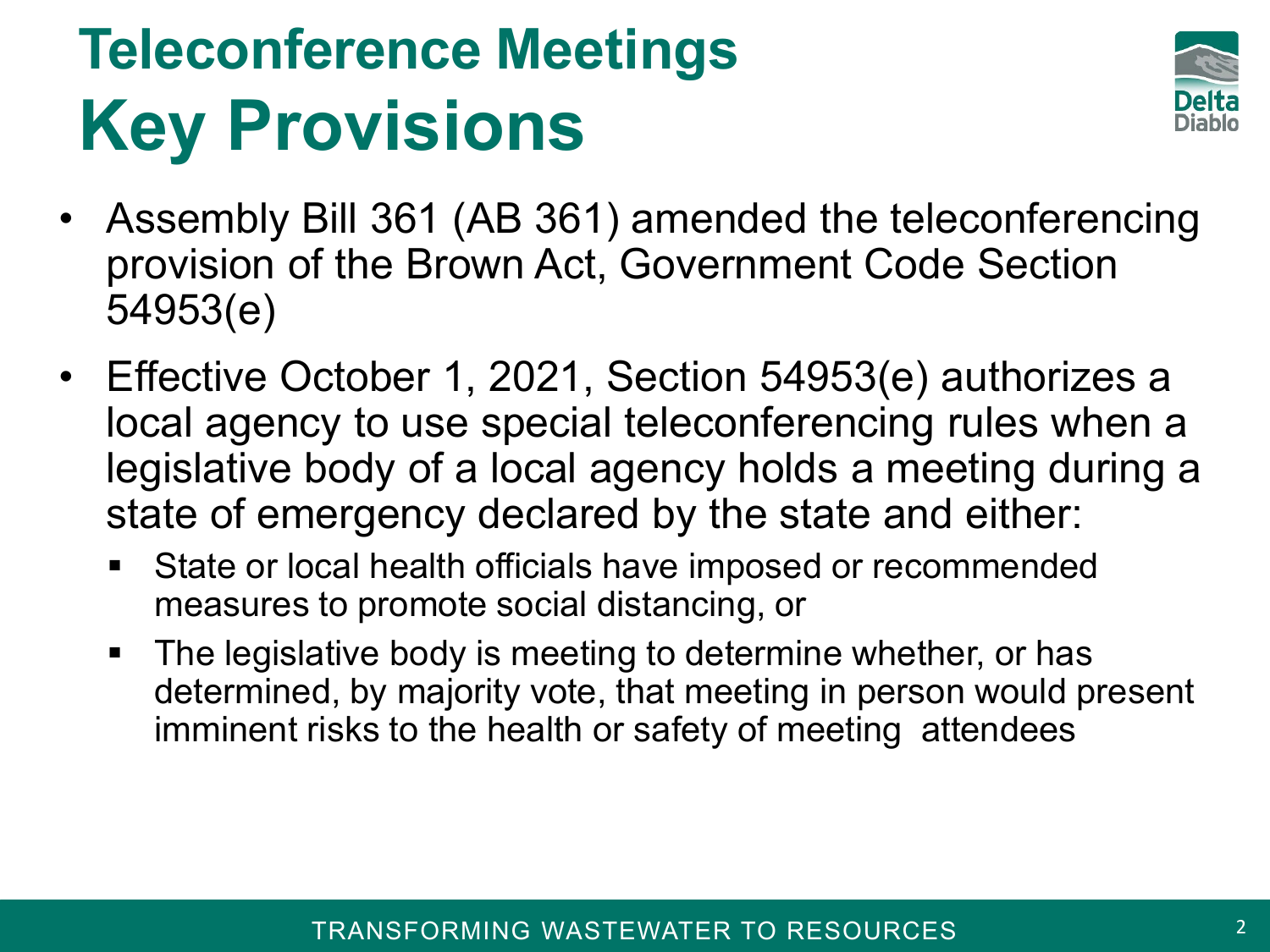# **AB 361 (Teleconference Meetings) Key Provisions (cont'd)**



- When a legislative body uses the emergency teleconferencing provisions under Section 54953(e), the following rules apply:
	- Agency must provide notice of the meeting and post an agenda as required by the Brown Act and Better Government Ordinance, but agenda does not need to list each teleconference location or be physically posted at each teleconference location.A majority of the Board does not have to participate from a location within District.
	- Agenda must state how members of the public can access the meeting and provide public comment
	- Agenda must include an option for all persons to attend via a callin or internet-based service option
	- Board must conduct the meeting in a manner that protects the constitutional and statutory rights of the public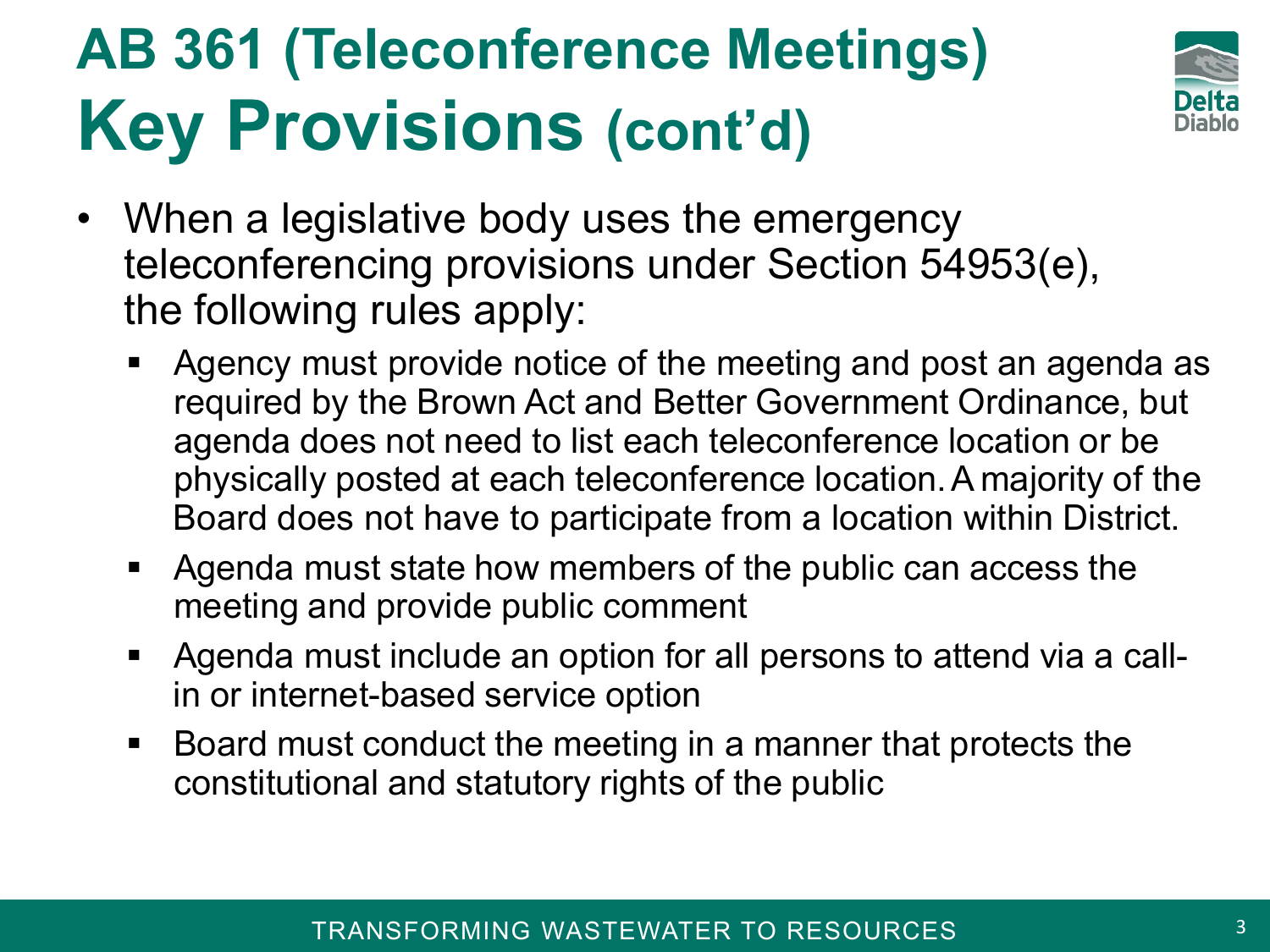### **AB 361 (Teleconference Meetings) Key Provisions (cont'd)**



- If there is a disruption in use of the Zoom platform or in the public's ability to comment via Zoom, Board must stop the meeting until public access and the ability to comment is restored
- Local agencies may not require public comments to be submitted in advance of the meeting and must allow virtual comments to be submitted in real time
- Board must allow a reasonable amount of time per agenda item to permit members of the public to comment, including time to register or otherwise be recognized for the purposes of comment
- AB 361 sunsets on January 1, 2024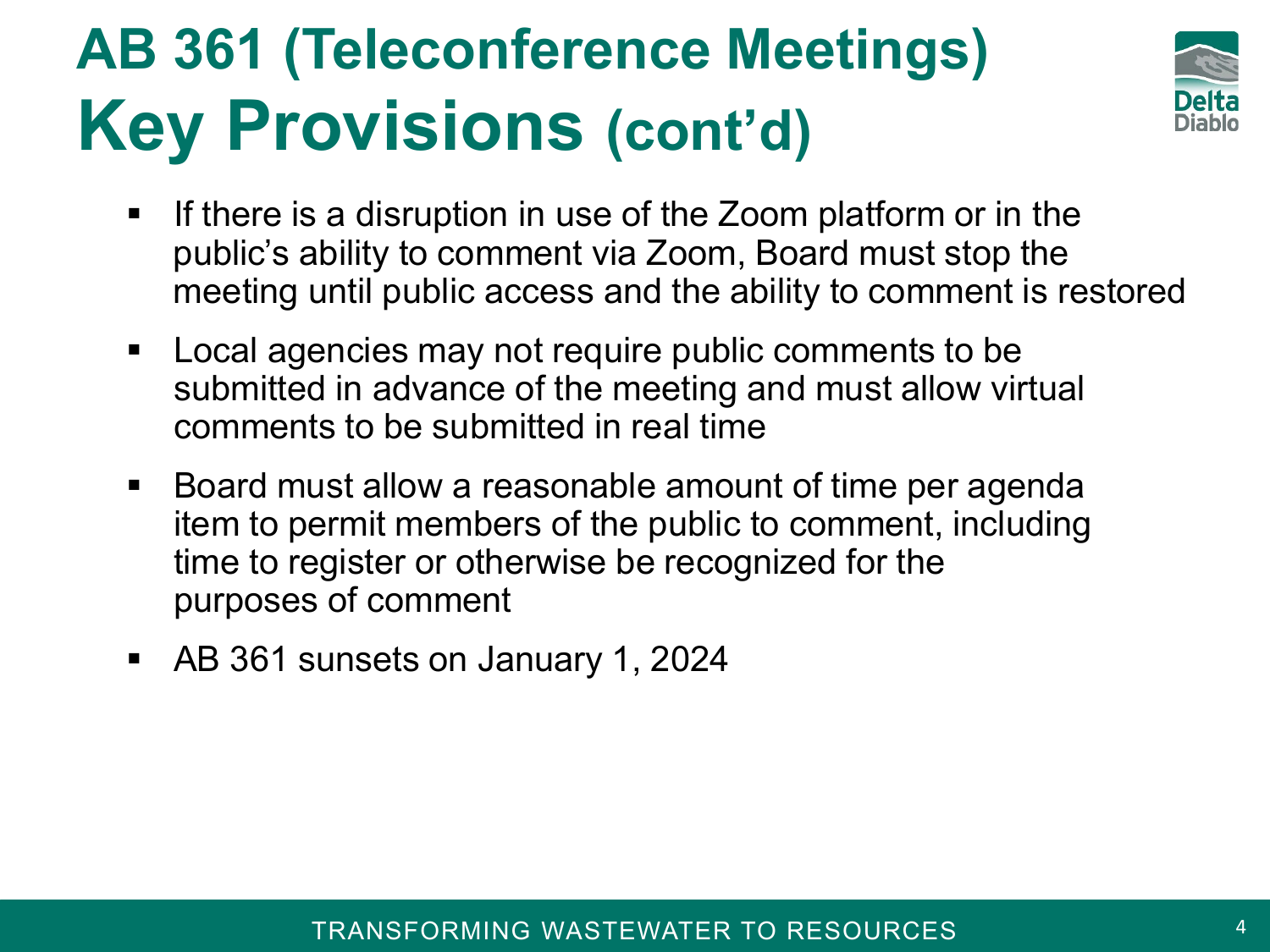# **Local Health and Safety Conditions**



- As of June 14, 2022, COVID-19 case rate, test positivity, hospitalizations, and wastewater surveillance data are increasing in Contra Costa County
- Omicron variant and its subvariants are predominant variants in County
	- **These variants have been shown to dramatically increase** COVID-19 transmission
- County Health Officer recommendations for safely holding public meetings are still in effect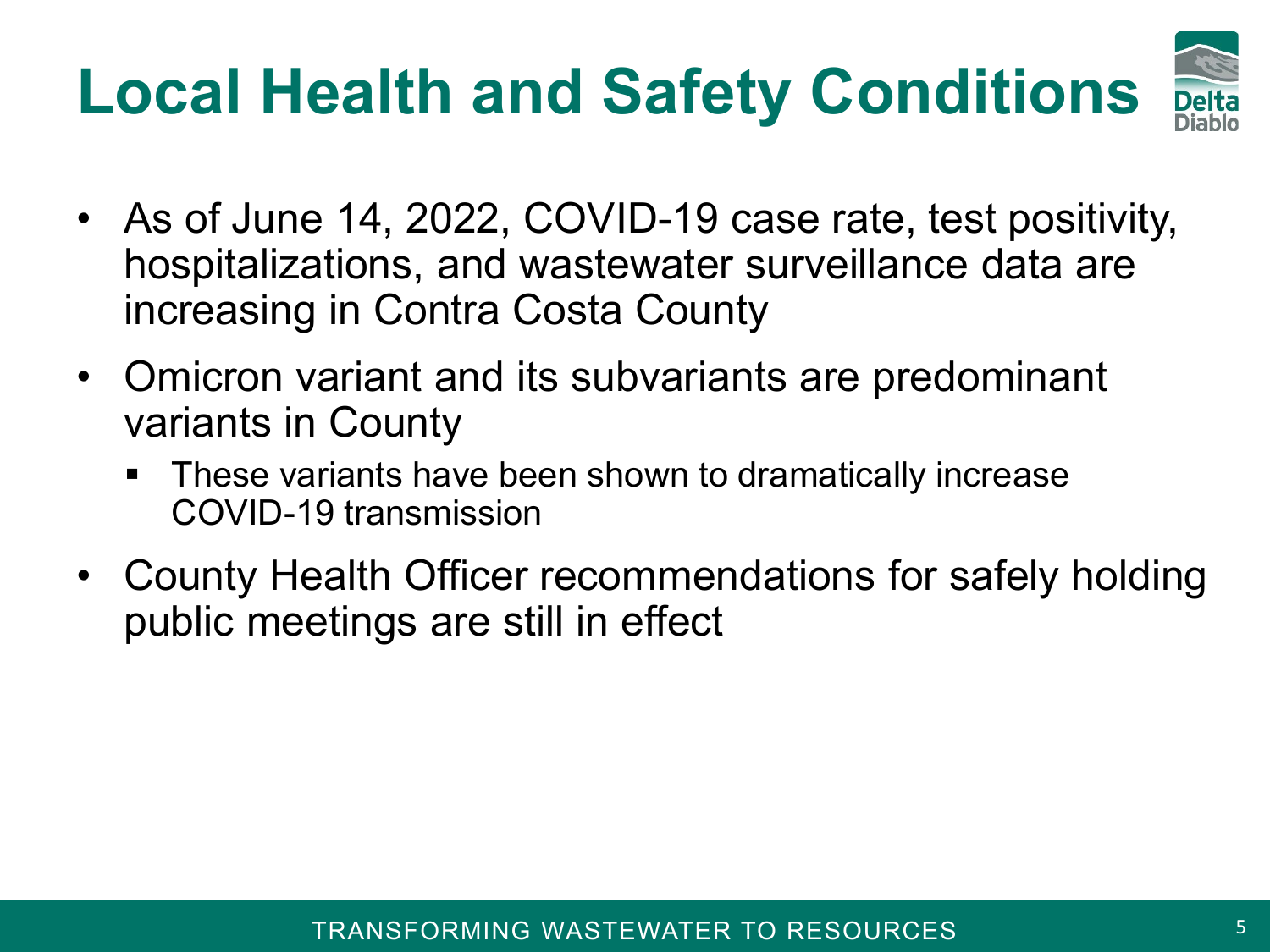# **AB 361 (Teleconference Meetings) Previous Board Actions**



- Adopted multiple resolutions authorizing teleconference meetings as required by AB 361
	- October 13, 2021 (Resolution No. 15/2021)
	- November 17, 2021 (Resolution No. 19/2021)
	- January 12, 2022 (Resolution No. 05/2022)
	- March 30, 2022 (Resolution No. 08/2022)
- Authorized continuance of teleconference meetings at intervening Board meetings
	- December 8, 2021
	- February 9, 2022
	- April 20, 2022
	- May 11, 2022